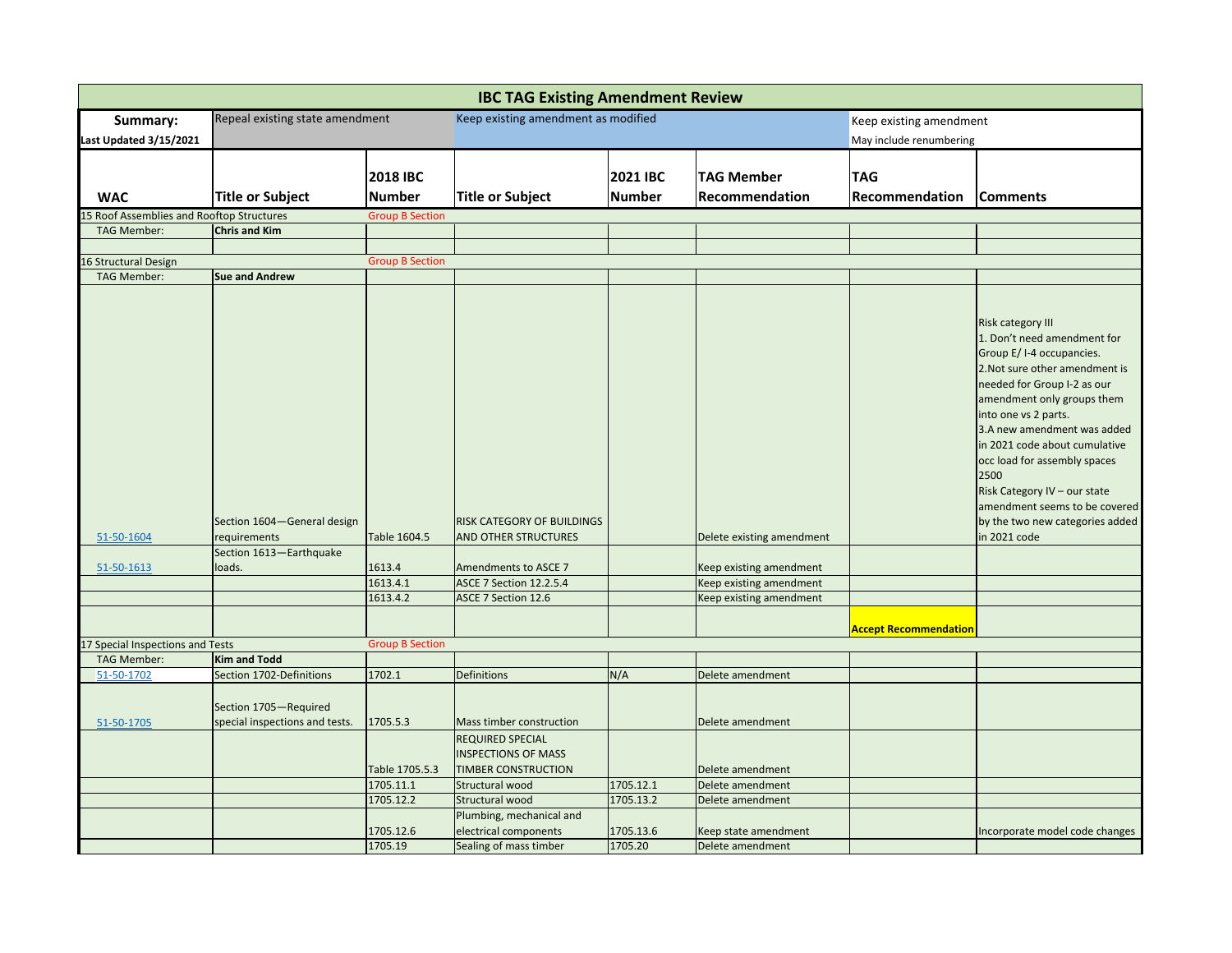|                          |                               |                        |                                  |                            |                              | Research the rationale; work on     |
|--------------------------|-------------------------------|------------------------|----------------------------------|----------------------------|------------------------------|-------------------------------------|
|                          |                               |                        |                                  |                            |                              |                                     |
|                          |                               |                        | <b>Exterior window and door</b>  |                            |                              | the language to align with model    |
| 51-50-17090              | Preconstruction load tests.   | 1709.5                 | assemblies                       | Keep amendment as modified |                              | code                                |
|                          |                               |                        |                                  |                            |                              |                                     |
|                          |                               |                        |                                  |                            | <b>Accept Recommendation</b> |                                     |
| 18 Soils and Foundations |                               | <b>Group B Section</b> |                                  |                            |                              |                                     |
| <b>TAG Member:</b>       | Sue                           |                        |                                  |                            |                              |                                     |
|                          | Section 1807-Foundation       |                        |                                  |                            |                              |                                     |
|                          | walls, retaining walls and    |                        |                                  |                            |                              | Keep clarification from the model   |
| 51-50-1807               | embedded posts and poles.     | 1807.2.2               | Design lateral soil loads        | Keep state amendment       | <b>Accept Recommendation</b> | code                                |
|                          |                               |                        |                                  |                            |                              |                                     |
| 19 Concrete              |                               |                        |                                  |                            |                              |                                     |
|                          |                               | <b>Group B Section</b> |                                  |                            |                              |                                     |
| <b>TAG Member:</b>       | <b>Tom Young</b>              |                        |                                  |                            |                              |                                     |
|                          |                               |                        |                                  |                            |                              |                                     |
| 20 Aluminum              |                               | <b>Group B Section</b> |                                  |                            |                              |                                     |
| <b>TAG Member:</b>       |                               |                        |                                  |                            |                              |                                     |
|                          |                               |                        |                                  |                            |                              |                                     |
| 21 Masonry               |                               | <b>Group B Section</b> |                                  |                            |                              |                                     |
| <b>TAG Member:</b>       | <b>Tom Young</b>              |                        |                                  |                            |                              |                                     |
|                          |                               |                        |                                  |                            |                              |                                     |
|                          | Section 2107-Allowable stress |                        |                                  |                            |                              |                                     |
| 51-50-21070              | design.                       | 2107.1                 | General                          | Repeal existing amendment  |                              | Addressed in the model code         |
|                          |                               |                        |                                  |                            |                              |                                     |
|                          |                               |                        | TMS 402/ACI 530/ASCE 5,          |                            |                              | <b>Staff Comment: Why the model</b> |
|                          |                               |                        |                                  |                            |                              | code refers to Section 6.1.6.1.1?   |
|                          |                               | 2107.2                 | Section 2.1.8.7.1.1, lap splices |                            |                              |                                     |
|                          |                               |                        |                                  |                            |                              | The exception under item 2          |
|                          |                               |                        |                                  |                            |                              | should reference IBC Section        |
|                          | Section 2111-Masonry          |                        |                                  |                            |                              | 2111 (not 2114) and WAC 51-50-      |
| 51-50-2111               | fireplaces.                   | 2111.8                 | <b>Fireplaces</b>                | Keep amendment             |                              | 2115 (not 2114).                    |
|                          |                               | 2111.8.1               | Lintel and throat                | Keep amendment             |                              |                                     |
|                          | Section 2115-Emission         |                        | Emission standards for factory-  |                            |                              |                                     |
| 51-50-2115               | standards.                    | 2115.1                 | built fireplaces                 | Keep amendment             |                              |                                     |
|                          |                               |                        | <b>Emission standards for</b>    |                            |                              |                                     |
|                          |                               |                        | certified masonry and concrete   |                            |                              |                                     |
|                          |                               | 2115.2                 | fireplaces                       | Keep amendment             |                              |                                     |
|                          |                               |                        |                                  |                            |                              |                                     |
|                          |                               |                        |                                  |                            | <b>Accept Recommendation</b> |                                     |
| 22 Steel                 |                               | <b>Group B Section</b> |                                  |                            |                              |                                     |
| <b>TAG Member:</b>       | <b>Mark</b>                   |                        |                                  |                            |                              |                                     |
|                          |                               |                        |                                  |                            |                              |                                     |
|                          |                               |                        |                                  |                            |                              |                                     |
| 23 Wood                  |                               | <b>Group B Section</b> |                                  |                            |                              |                                     |
| <b>TAG Member:</b>       | Todd                          |                        |                                  |                            |                              |                                     |
|                          |                               |                        |                                  |                            |                              |                                     |
|                          |                               |                        |                                  |                            |                              | Needed in 2018 because it was       |
|                          | Section 2303-Minimum          |                        | Structural glued cross-          |                            |                              | referencing ANSI standard,          |
| 51-50-2303               | standards and quality.        | 2303.1.4               | laminated timber                 | Delete existing amendment  |                              | references proper standard now.     |
|                          |                               | 2303.6                 | Nails and staples                | Keep existing amendment    |                              |                                     |
|                          |                               |                        |                                  |                            |                              | Amendment not needed; it            |
|                          | Section 2304-General          |                        |                                  |                            |                              | matches the model code              |
| 51-50-2304               | construction requirements.    | 2304.1                 | <b>Connectors and fasteners</b>  | Delete existing amendment  |                              | language.                           |